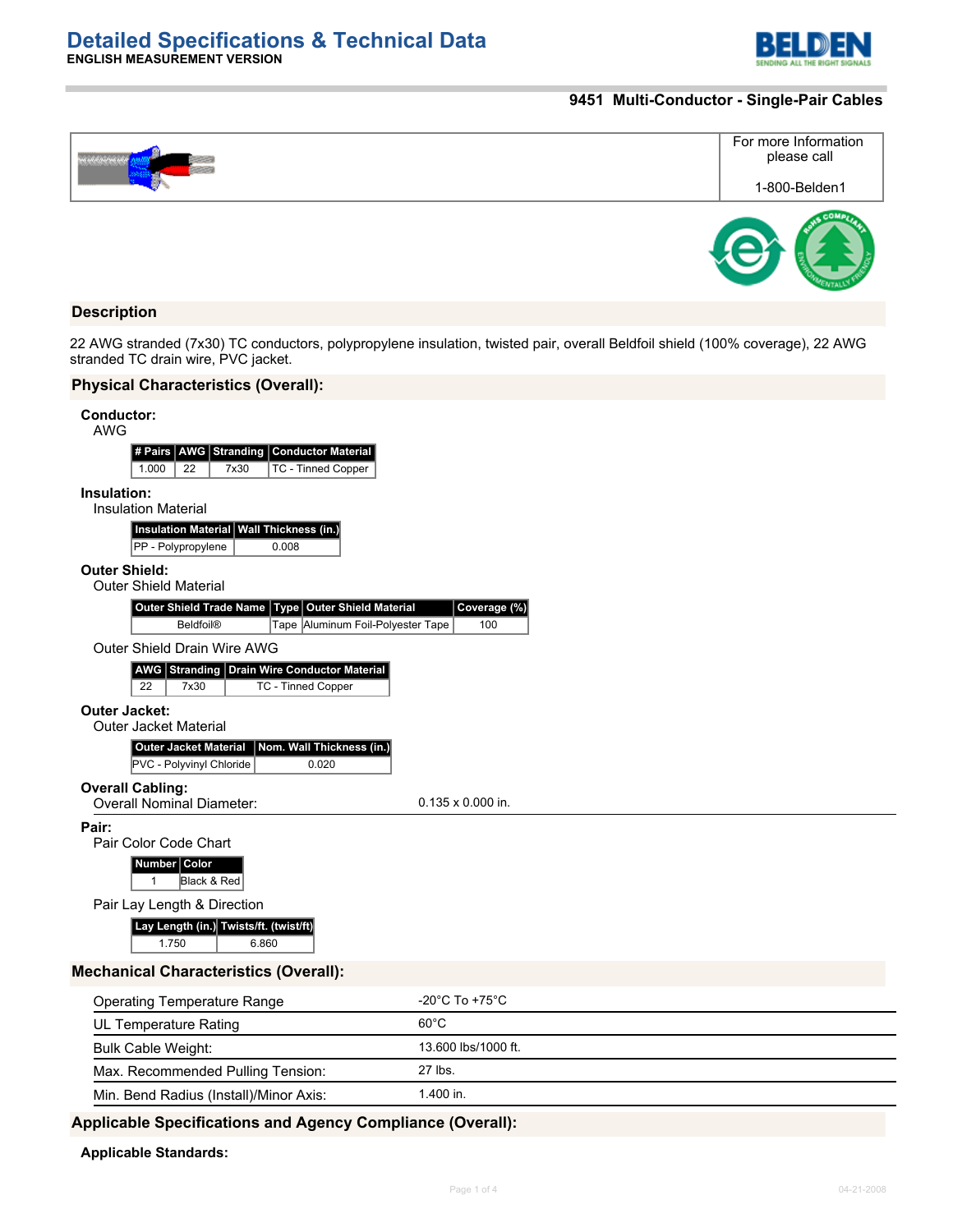

# **9451 Multi-Conductor - Single-Pair Cables**

| NEC/(UL) Specification                                                              | <b>CMR</b>            |
|-------------------------------------------------------------------------------------|-----------------------|
| CEC/C(UL) Specification                                                             | <b>CMG</b>            |
| EU CE Mark (Y/N)                                                                    | Yes                   |
| EU RoHS Compliant (Y/N)                                                             | Yes                   |
| EU RoHS Compliance Date (mm/dd/yyyy)                                                | 01/01/2004            |
| <b>Flame Test:</b><br><b>UL Flame Test</b>                                          | UL1666 Vertical Shaft |
| <b>CSA Flame Test</b>                                                               | FT4                   |
| Plenum/Non-Plenum:<br>Plenum (Y/N)                                                  | No                    |
| <b>Electrical Characteristics (Overall):</b>                                        |                       |
| Nom. Characteristic Impedance<br>Impedance (Ohm)<br>45.000                          |                       |
| Nom. Inductance<br>Inductance (µH/ft)<br>0.170                                      |                       |
| Nom. Capacitance Conductor to Conductor<br>Capacitance (pF/ft)<br>35.000            |                       |
| Nom. Capacitance Cond. to Other Conductor & Shield<br>Capacitance (pF/ft)<br>67.000 |                       |
| Nominal Velocity of Propagation<br>VP (%)<br>66                                     |                       |
| Nominal Delay<br>Delay (ns/ft)<br>1.500                                             |                       |
| Nom. Conductor DC Resistance<br>DCR @ 20°C (Ohm/1000 ft)<br>14.100                  |                       |
| Nominal Outer Shield DC Resistance<br>DCR @ 20°C (Ohm/1000 ft)<br>14.300            |                       |
| Max. Operating Voltage - UL<br>Voltage<br>300 V RMS                                 |                       |
| Max. Recommended Current<br>Current<br>2.9 Amps per conductor @ 25°C                |                       |
| <b>Notes (Overall):</b>                                                             |                       |
|                                                                                     |                       |

Notes The jacket and shield are bonded so both can be removed on automatic stripping equipment. Drain wire is inside foil shield. For cross-connect use with 1814R (et. al.) Snake Cables.

# **PUT UPS AND COLORS:**

| Item #       | Putup   Ship Weight | Color.       | Notes | ltem Desc                |
|--------------|---------------------|--------------|-------|--------------------------|
| 9451 0015000 | 5.000 FT 70.000 LB  | <b>BROWN</b> | C N   | l 2 #22 PP FS PVC FR BRN |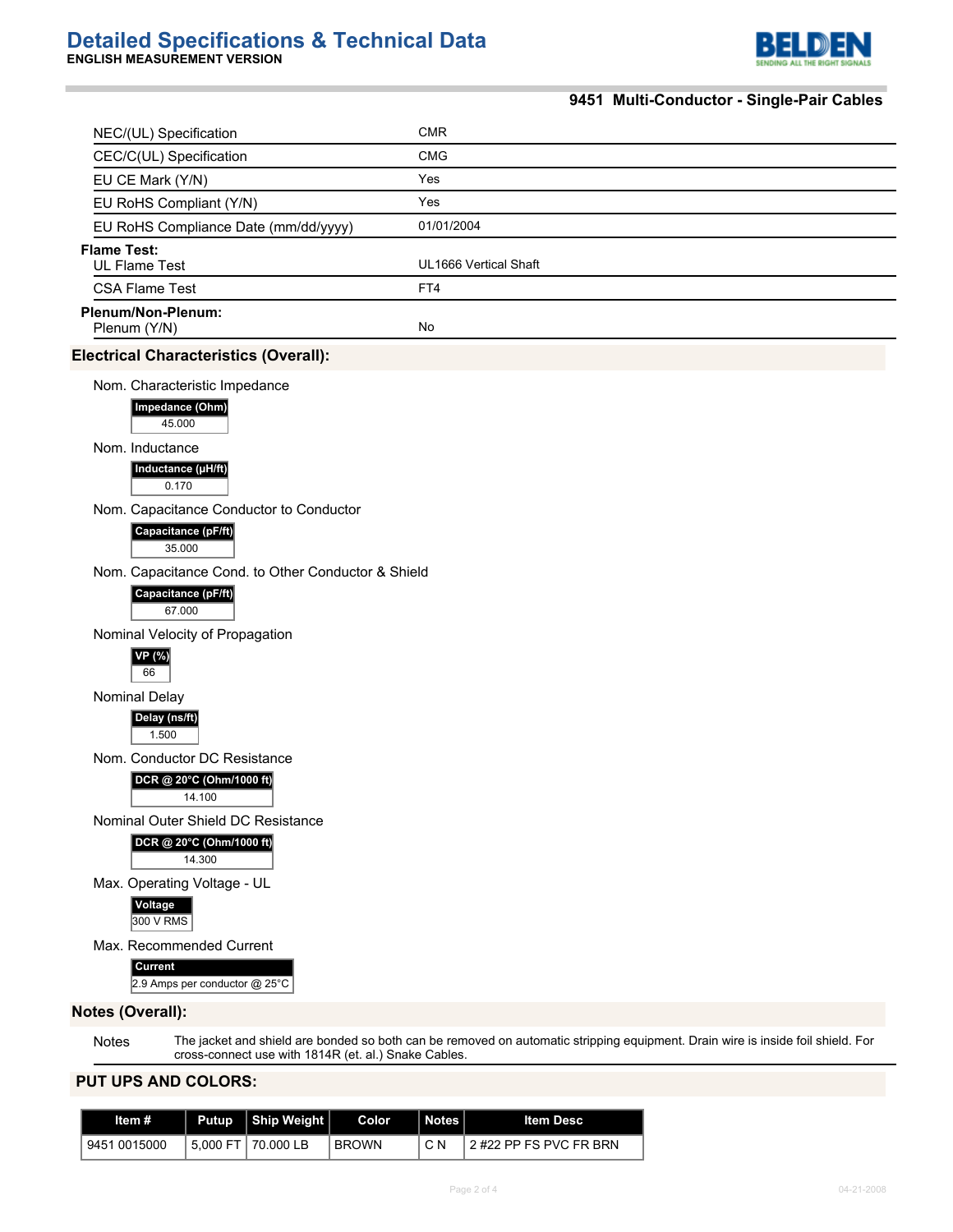

#### **9451 Multi-Conductor - Single-Pair Cables**

| 9451 001U1000 | 1,000 FT | 16.000 LB | <b>BROWN</b>       |                | 2#22 PP FS PVC FR BRN    |
|---------------|----------|-----------|--------------------|----------------|--------------------------|
| 9451 0025000  | 5,000 FT | 75.000 LB | <b>RED</b>         | C <sub>N</sub> | 2#22 PP FS PVC FR RED    |
| 9451 002U1000 | 1,000 FT | 16.000 LB | <b>RED</b>         |                | 2 #22 PP FS PVC FR RED   |
| 9451 0035000  | 5,000 FT | 75.000 LB | ORANGE             | C <sub>N</sub> | 2#22 PP FS PVC FR ORG    |
| 9451 003U1000 | 1,000 FT | 16.000 LB | <b>ORANGE</b>      |                | 2 #22 PP FS PVC FR ORG   |
| 9451 0045000  | 5,000 FT | 75.000 LB | <b>YELLOW</b>      | C N            | 2 #22 PP FS PVC FR YEL   |
| 9451 004U1000 | 1.000 FT | 16.000 LB | <b>YELLOW</b>      |                | 2 #22 PP FS PVC FR YEL   |
| 9451 0065000  | 5,000 FT | 75.000 LB | <b>BLUE, LIGHT</b> | C N            | 2 #22 PP FS PVC FR BLULT |
| 9451 006U1000 | 1,000 FT | 16.000 LB | <b>BLUE, LIGHT</b> |                | 2#22 PP FS PVC FR BLULT  |
| 9451 0075000  | 5,000 FT | 75.000 LB | <b>VIOLET</b>      | C N            | 2 #22 PP FS PVC FR VIO   |
| 9451 007U1000 | 1,000 FT | 16.000 LB | <b>VIOLET</b>      |                | 2#22 PP FS PVC FR VIO    |
| 9451 008500   | 500 FT   | 8.000 LB  | <b>GRAY</b>        |                | 2#22 PP FS PVC FR GRY    |
| 9451 0085000  | 5,000 FT | 75.000 LB | <b>GRAY</b>        | C N            | 2#22 PP FS PVC FR GRY    |
| 9451 008T1000 | 1,000 FT | 16.000 LB | <b>GRAY</b>        |                | 2#22 PP FS PVC FR GRY    |
| 9451 008U1000 | 1,000 FT | 16.000 LB | <b>GRAY</b>        |                | 2#22 PP FS PVC FR GRY    |
| 9451 008U500  | 500 FT   | 8.500 LB  | <b>GRAY</b>        |                | 2#22 PP FS PVC FR GRY    |
| 9451 0095000  | 5,000 FT | 75.000 LB | <b>WHITE</b>       | C N            | 2 #22 PP FS PVC FR WHT   |
| 9451 009U1000 | 1,000 FT | 16.000 LB | <b>WHITE</b>       |                | 2 #22 PP FS PVC FR WHT   |
| 9451 0105000  | 5,000 FT | 75.000 LB | <b>BLACK</b>       | C <sub>N</sub> | 2 #22 PP FS PVC FR BLK   |
| 9451 010U1000 | 1,000 FT | 16.000 LB | <b>BLACK</b>       |                | 2 #22 PP FS PVC FR BLK   |
| 9451 N3U5000  | 5,000 FT | 70.000 LB | <b>GREEN, MIL</b>  | C <sub>N</sub> | 2#22 PP FS PVC FR GRNML  |
| 9451 N3UU1000 | 1,000 FT | 16.000 LB | GREEN, MIL         |                | 2#22 PP FS PVC FR GRNML  |

#### **Notes:**

C = CRATE REEL PUT-UP.

N = FINAL PUT-UP LENGTH MAY VARY -0% TO +10% FROM LENGTH SHOWN.

Revision Number: 1 Revision Date: 04-17-2008 © 2007 Belden, Inc All Rights Reserved.

Although Belden makes every reasonable effort to ensure their accuracy at the time of this publication, information and specifications described herein are subject to error or omission and to change without notice, and the listing of such information and specifications does not ensure product availability.

Belden provides the information and specifications herein on an "AS IS" basis, with no representations or warranties, whether express, statutory or implied. In no event will Belden be liable for any damages (including consequential, indirect, incidental, special, punitive, or exemplary damages) whatsoever, even if Belden has been advised of the possibility of such damages, whether in an action under contract, negligence or any other theory, arising out of or in connection with the use, or inability to use, the information or specifications described herein.

All sales of Belden products are subject to Belden's standard terms and conditions of sale.

Belden believes this product to be in compliance with the following environmental regulations: California Proposition 65 Consent Judgment For Wire & Cable Mfgs.(San Francisco Superior Court Nos. 312962 And 320342); EU RoHS (Directive 2002/95/EC, 27-Jan-2003); Material manufactured prior to the compliance date may still be in stock at Belden facilities and in our Distributor's inventory; and China Ministry of Information Industry order#39 (China RoHS). EU ELV (Directive 2000/53/EC, 18-Sept-2000); EU WEEE (Directive 2002/96/EC, 27-Jan-2003); EU BFR (Directive 2003/11/EC, 6-Feb-2003). The information provided in this Product Disclosure, and the identification of materials listed as reportable or restricted within the Product Disclosure, is correct to the best of Belden's knowledge, information and belief at the date of its publication. The information provided in the Product Disclosure is designed only as a general guide for the safe handling, storage, and any other operation of the product itself or the one that it becomes a part of. This Product Disclosure is not to be considered a warranty or quality specification. Regulatory information is for guidance purposes only. Product users are responsible for determining the applicability of legislation and regulations based on their individual usage of the product.

Belden declares this product to be in compliance with EU LVD (Low Voltage Directive 73/23/EEC), as amended by directive 93/68/EEC.